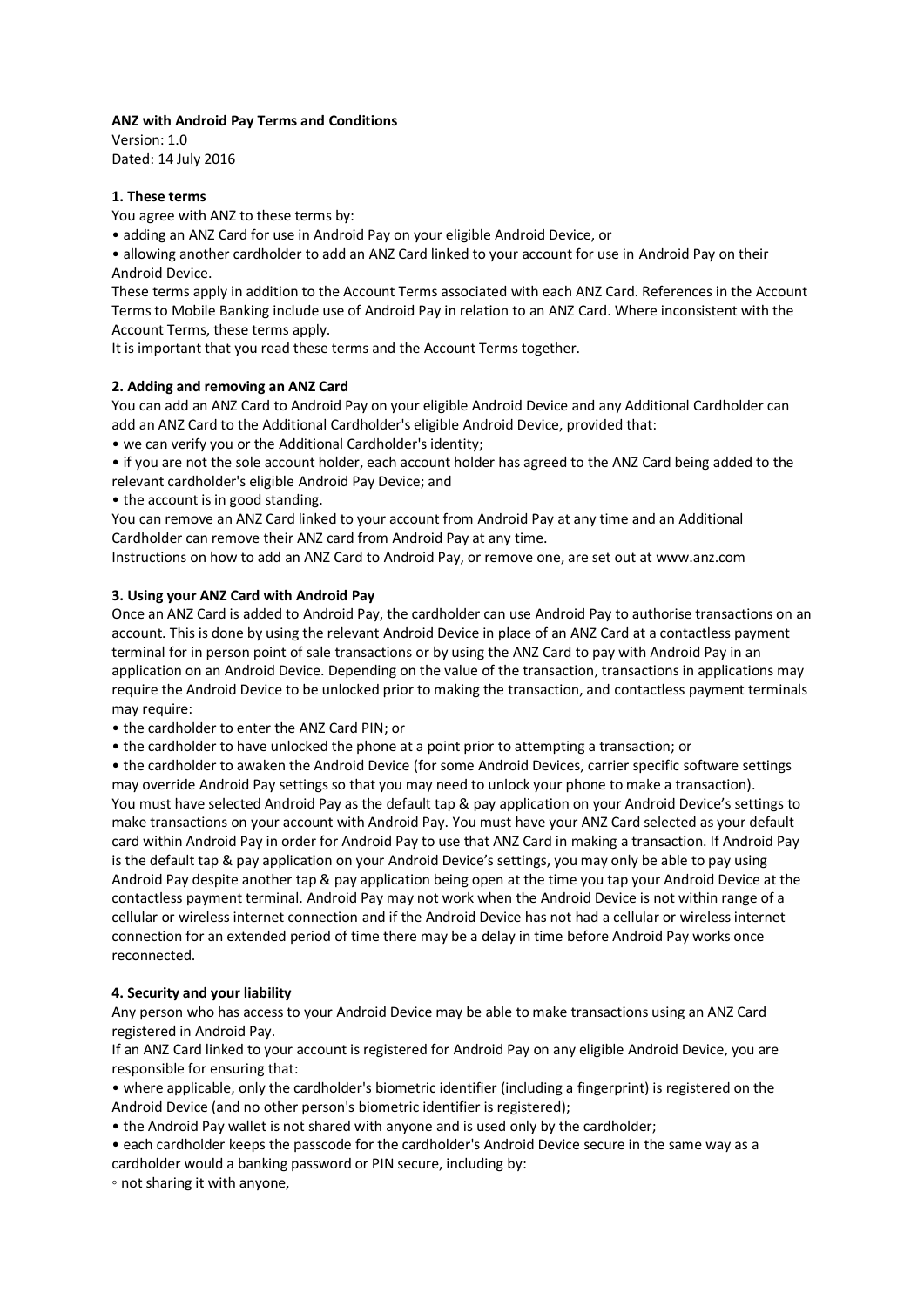◦ not carrying a record of it with an Android Device or anything liable to be stolen with an Android Device (unless a reasonable effort is made to protect the security of it);

◦ not choosing an easily guessable passcode such as the cardholder's date of birth or a recognisable part of the cardholder's name; and

◦ not acting with extreme carelessness in failing to protect the security of the passcode.

• the cardholder keeps the Android Device safe and secure (including by locking it when not in use or when it is unattended and by installing up-to-date anti-virus software on it);

• the cardholder removes any ANZ Cards from the cardholder's Android Device before disposing of the Android Device;

• the cardholder does not leave the Android Device unattended; and

• the cardholder takes all other necessary steps to prevent unauthorised use of Android Pay.

If a cardholder fails to comply with any of the requirements in this clause 3, you are taken to have **authorised**  that person to transact on your account using Android Pay.

This means that any Android Pay transaction initiated by that person in these circumstances will be **authorised**  by you and the Account Terms which deal with unauthorised transactions will not apply.

**WARNING: this could result in significant loss or liability in relation to such transactions.** 

Where applicable, if another person's biometric identifier is registered on your Android Device or the Android Device of an Additional Cardholder you must ensure that it is removed. If you or an Additional Cardholder think another person knows the passcode for the Android Device, you must ensure that the passcode is changed by you or the Additional Cardholder, as applicable. At any time, you can delete or suspend your ANZ Card from Android Pay and any Additional Cardholder can delete or suspend their ANZ Card from Android Pay. You cannot suspend the use of an Additional Cardholder's ANZ Card in Android Pay, but you can suspend or close the ANZ Card of the Additional Cardholder by calling 1800 033 844 (24 hours a day).

Please call us immediately on 1800 033 844 (24 hours a day) if:

• your Android Device is lost or stolen;

• your Android Device's mobile service is suddenly disconnected without your permission (which may indicate you have been subject to mobile phone porting); or

• you suspect a security breach in relation to your Android Device or Android Pay or that an unauthorised person has used the passcode for your Android Device, ANZ Card PIN or your other credentials to access Android Pay.

Based on your report, we will suspend use of your ANZ Card with Android Pay. This helps protect you as much as possible from additional loss or liability. ANZ warrants that it will comply with the ePayments Code. More terms which affect your liability in relation to transactions are set out in the Account Terms.

In the Account Terms which deal about liability for unauthorised transactions (as set out in the 'Electronic Banking Conditions of Use'):

• each reference to a 'password' or 'PIN' includes a reference to your Android Device passcode;

• each reference to a 'Security Requirement' includes the requirement to keep your Android Device passcode secure as described above; and

• each reference to a lost or stolen card includes a lost or stolen Android Device,

with all necessary modification, notwithstanding that ANZ does not issue your Android Device to you (or the associated pass code), and noting that, where applicable, if another person's biometric identifier is registered on your Android Device, any transaction conducted by them is not an unauthorised transaction.

Generally, subject to protections under the ePayments Code described in those terms, you are liable for unauthorised transactions conducted using Android Pay.

It may be possible to make transactions using Android Pay with your Android Device after deleting/uninstalling the Android Pay application on your Android Device. As a result, if you no longer wish to use an ANZ Card with Android Pay, you should remove the ANZ Card from Android Pay prior to deleting/uninstalling the Android Pay application on your Android Device. Other ways you can ensure that your ANZ Card cannot be used with Android Pay on your Android Device include:

• removing the Google account to which the ANZ Card was added in Android Pay;

- undertaking a factory reset of your Android Device; or
- erasing your Android Device on Android Device Manager.

Your ANZ Cards may also be removed from Android Pay where your Android Device has not connected to Google's servers for at least 90 days.

#### **5. Fees and Charges**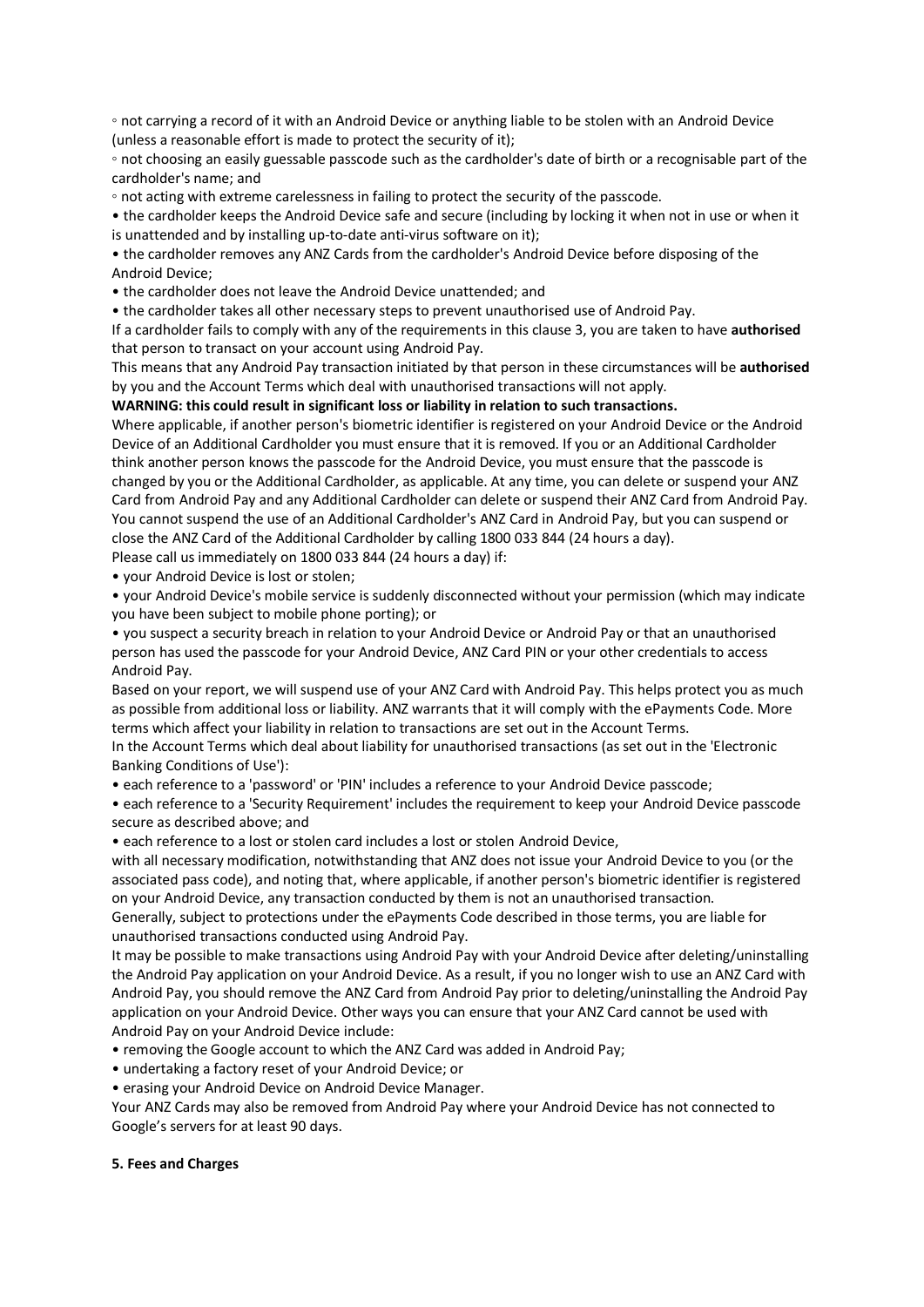The Account Terms describe the fees and charges which apply to each relevant account. ANZ does not charge you any additional fees for adding or using an ANZ Card with Android Pay. You are responsible for all third party charges associated with the use of Android Pay (such as carriage or mobile data charges).

## **6. Suspension and termination of Android Pay**

ANZ may block, suspend or terminate your ANZ Card in Android Pay:

- if ANZ reasonably suspects fraud;
- if your ANZ Card is cancelled, blocked or suspended;
- if you are in default under the Account Terms or these terms;

• if required by applicable laws (such as anti-money laundering and counter terrorism financing laws, or sanctions laws);

• if directed to so by Google or by the applicable card network (for example, in circumstances of suspected fraud);

- if ANZ's arrangements with Google regarding Android Pay cease or are suspended; or
- for any other reason.

More circumstances in which electronic access may be removed in relation to your ANZ Card (including through Android Pay) are set out in the Account Terms.

# **7. Data Collection and privacy**

ANZ may collect information relating to your Android Device (including app version, device type and model, operating system and security information such as whether you have obtained root access):

- to ensure that your ANZ Card properly functions in Android Pay;
- for security purposes and to identify fraud;
- for ANZ to better provide assistance to you; and

• to tell you about other products or services that may be of interest to you.

We may also exchange information with Google and service providers:

• to enable the use of the ANZ Card with Android Pay and to improve Android Pay generally; and

• about persons involved in suspected security breaches or fraud.

If you do not want us to collect or disclose this information as described, you should not register an ANZ Card for use in Android Pay. If you do not want to receive marketing information, phone 13 13 14.

The Account Terms and ANZ's Privacy Policy (www.anz.com/privacy) contain more general information about our collection and handling of your information.

Once an ANZ Card is registered to your Android Device, Google may access your personal information regarding the use of that ANZ Card through Android Pay. Please see Google's privacy policy at www.google.com.au/intl/en/policies/privacy/.

## **8. Android Pay provided by Google**

Android Pay is provided by Google, not by ANZ.

ANZ's obligation to you in relation to the functionality of Android Pay is limited to securely supplying information to Google in order to allow the use of an ANZ Card through Android Pay.

We are not otherwise liable for the use, functionality or availability of Android Pay, any Android Device, the availability of compatible contactless readers at merchant locations, or a reduced level of service caused by the failure of third party communications and network providers (except to the extent that we are deemed liable under the ePayments Code).

You will need to agree to Google's terms and conditions in order to use Android Pay.

## **9. ANZ Liability**

ANZ will not be liable for any loss arising from your use of Android Pay to the extent the loss was caused by: • your fraud; or

• your use of Android Pay or the Android Device in a manner not permitted by Google (for example, by obtaining root access to your Android Device); or

• subject to your rights under the ePayments Code, a reduced level of service caused by matters beyond our reasonable control (for example, those caused by third party software and network providers).

## **10. Changes to these terms**

ANZ can change these terms by giving you notice as described below. Such changes will not increase your liability for transactions already conducted in relation to the use of an ANZ Card in Android Pay.